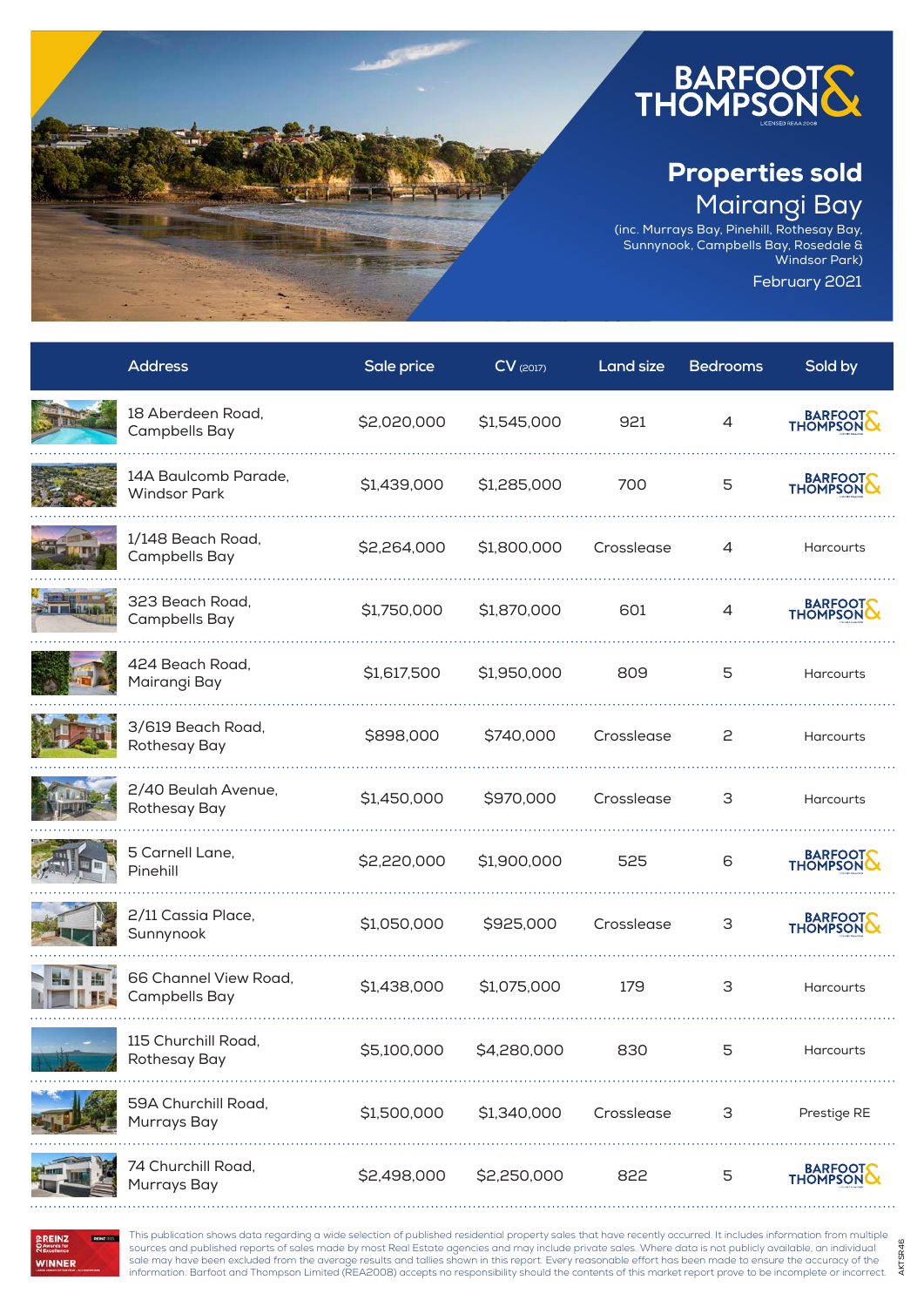

(inc. Murrays Bay, Pinehill, Rothesay Bay, Sunnynook, Campbells Bay, Rosedale & Windsor Park)

February 2021

AKTSR46

AKTSR46

| <b>Address</b>                              | Sale price  | $CV$ (2017) | Land size  | <b>Bedrooms</b> | Sold by     |
|---------------------------------------------|-------------|-------------|------------|-----------------|-------------|
| 70B Cockayne Crescent,<br>Sunnynook         | \$721,000   | \$650,000   | n/a        | 2               | BARFOOT     |
| 22 Coromandel Crescent,<br>Mairangi Bay     | \$1,870,000 | \$1,570,000 | 888        | 4               | Harcourts   |
| 237A East Coast Road,<br>Mairangi Bay       | \$1,840,000 | \$1,530,000 | 451        | 5               | Harcourts   |
| 324B East Coast Road,<br>Sunnynook          | \$1,150,000 | \$1,000,000 | 344        | 3               | BARFOOT     |
| 373 East Coast Road,<br><b>Windsor Park</b> | \$2,050,000 | \$1,700,000 | 869        | 3               | BARFOOT     |
| 413 East Coast Road,<br>Mairangi Bay        | \$2,050,000 | \$1,540,000 | 827        | 4               | Prestige RE |
| 3/614 East Coast Road,<br>Pinehill          | \$856,500   | \$790,000   | 347        | 2               | Ray White   |
| 5 Errigal Close,<br>Pinehill                | \$1,400,000 | \$1,260,000 | 483        | 4               | BARFOOTS    |
| 33 Galaxy Drive,<br>Mairangi Bay            | \$1,535,000 | \$1,330,000 | 503        | 3               | BARFOOT     |
| 12A Hastings Road,<br>Mairangi Bay          | \$1,600,000 | \$1,450,000 | 600        | 4               | Mike Pero   |
| 2/14 Hastings Road,<br>Mairangi Bay         | \$1,710,000 | \$1,739,000 | Crosslease | 5               | Harcourts   |
| 42 Hastings Road,<br>Mairangi Bay           | \$1,900,000 | \$1,930,000 | 675        | 5               | Harcourts   |
| 3/6 Honeysuckle Lane,<br>Mairangi Bay       | \$1,358,000 | \$1,220,000 | Crosslease | 3               | Harcourts   |

**REAZ** USE REINZ **WINNER** 

This publication shows data regarding a wide selection of published residential property sales that have recently occurred. It includes information from multiple sources and published reports of sales made by most Real Estate agencies and may include private sales. Where data is not publicly available, an individual sale may have been excluded from the average results and tallies shown in this report. Every reasonable effort has been made to ensure the accuracy of the information. Barfoot and Thompson Limited (REA2008) accepts no responsibility should the contents of this market report prove to be incomplete or incorrect.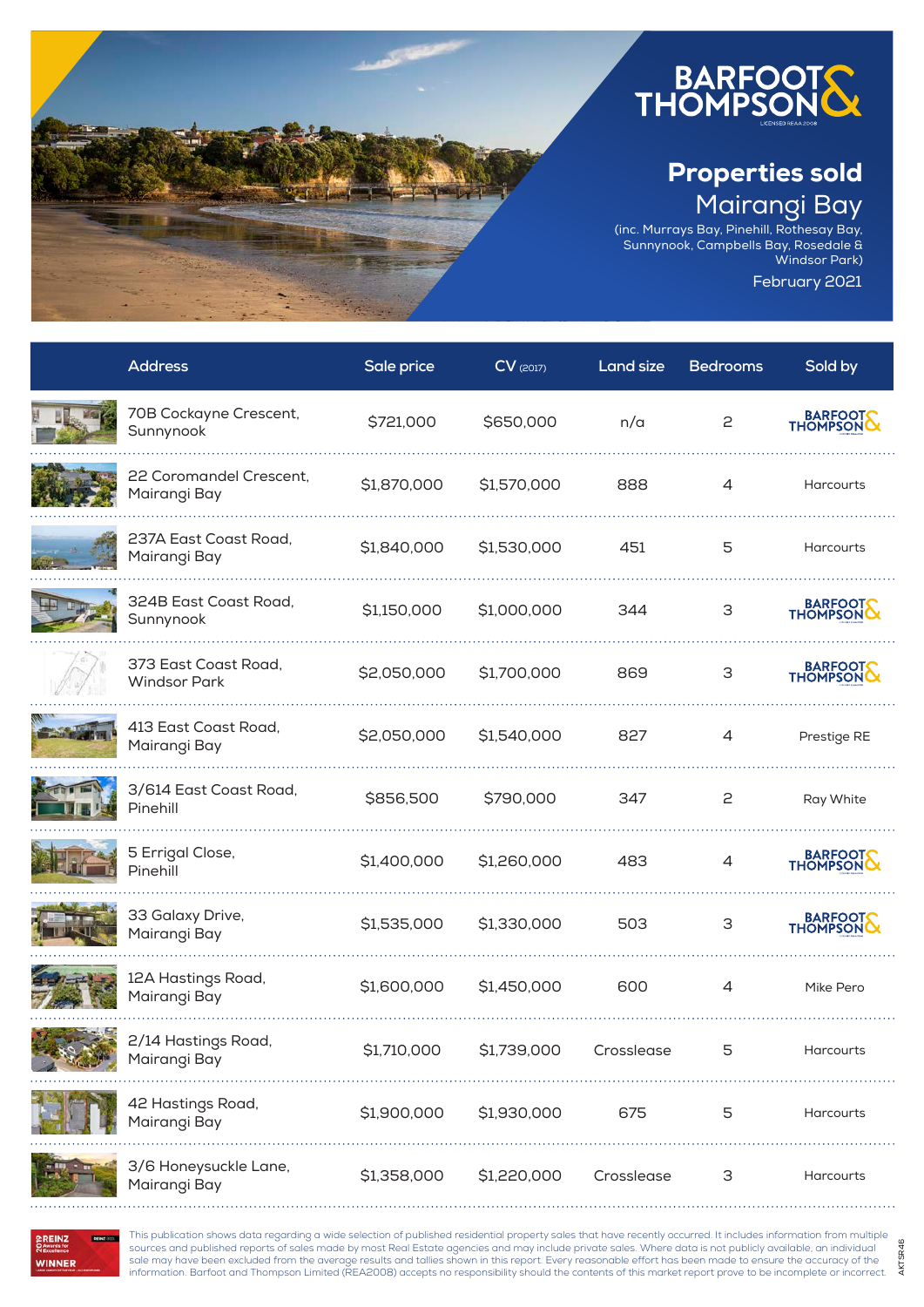

(inc. Murrays Bay, Pinehill, Rothesay Bay, Sunnynook, Campbells Bay, Rosedale & Windsor Park)

February 2021

AKTSR46

AKTSR46

| <b>Address</b>                          | Sale price  | $CV$ (2017) | <b>Land size</b> | <b>Bedrooms</b> | Sold by             |
|-----------------------------------------|-------------|-------------|------------------|-----------------|---------------------|
| 37 Hythe Terrace,<br>Mairangi Bay       | \$2,200,000 | \$1,150,000 | 320              | 5               | Harcourts           |
| 14 Kahikatea Close,<br>Campbells Bay    | \$2,071,000 | \$1,780,000 | 624              | $\overline{4}$  | <b>Harcourts</b>    |
| 2/54 Kowhai Road,<br>Campbells Bay      | \$2,330,000 | \$1,750,000 | 551              | 3               | BARFOOT             |
| 27 Lavery Place,<br>Sunnynook           | \$1,280,000 | \$1,050,000 | 674              | 4               | Harcourts           |
| 29 Manu Place,<br>Pinehill              | \$1,310,000 | \$1,130,000 | 610              | 5               | Ray White           |
| 14 Maxwelton Drive,<br>Mairangi Bay     | \$1,815,000 | \$2,000,000 | 1179             | 4               | Ray White           |
| 30 Maxwelton Drive,<br>Mairangi Bay     | \$2,005,000 | \$1,780,000 | 663              | 4               | Harcourts           |
| 8 Maxwelton Drive,<br>Mairangi Bay      | \$1,795,000 | \$1,760,000 | 683              | 5               | BARFOOT             |
| 23 Mercury Lane,<br><b>Windsor Park</b> | \$1,280,000 | \$1,175,000 | 600              | 4               | BARFOOT             |
| 43B Park Rise,<br><b>Campbells Bay</b>  | \$2,420,000 | \$2,260,000 | 611              | 4               | <b>Harcourts</b>    |
| 72 Penguin Drive,<br>Murrays Bay        | \$1,865,000 | \$1,580,000 | 821              | 5               | BARFOOT             |
| 9A Penzance Road,<br>Mairangi Bay       | \$1,523,000 | \$1,450,000 | 500              | 3               | Harcourts           |
| 4/2 Ramsgate Terrace,<br>Mairangi Bay   | \$1,327,000 | \$1,220,000 | n/a              | 3               | BARFOOT<br>THOMPSON |

**RENZ** SIG **REINZ WINNER** 

This publication shows data regarding a wide selection of published residential property sales that have recently occurred. It includes information from multiple sources and published reports of sales made by most Real Estate agencies and may include private sales. Where data is not publicly available, an individual sale may have been excluded from the average results and tallies shown in this report. Every reasonable effort has been made to ensure the accuracy of the information. Barfoot and Thompson Limited (REA2008) accepts no responsibility should the contents of this market report prove to be incomplete or incorrect.